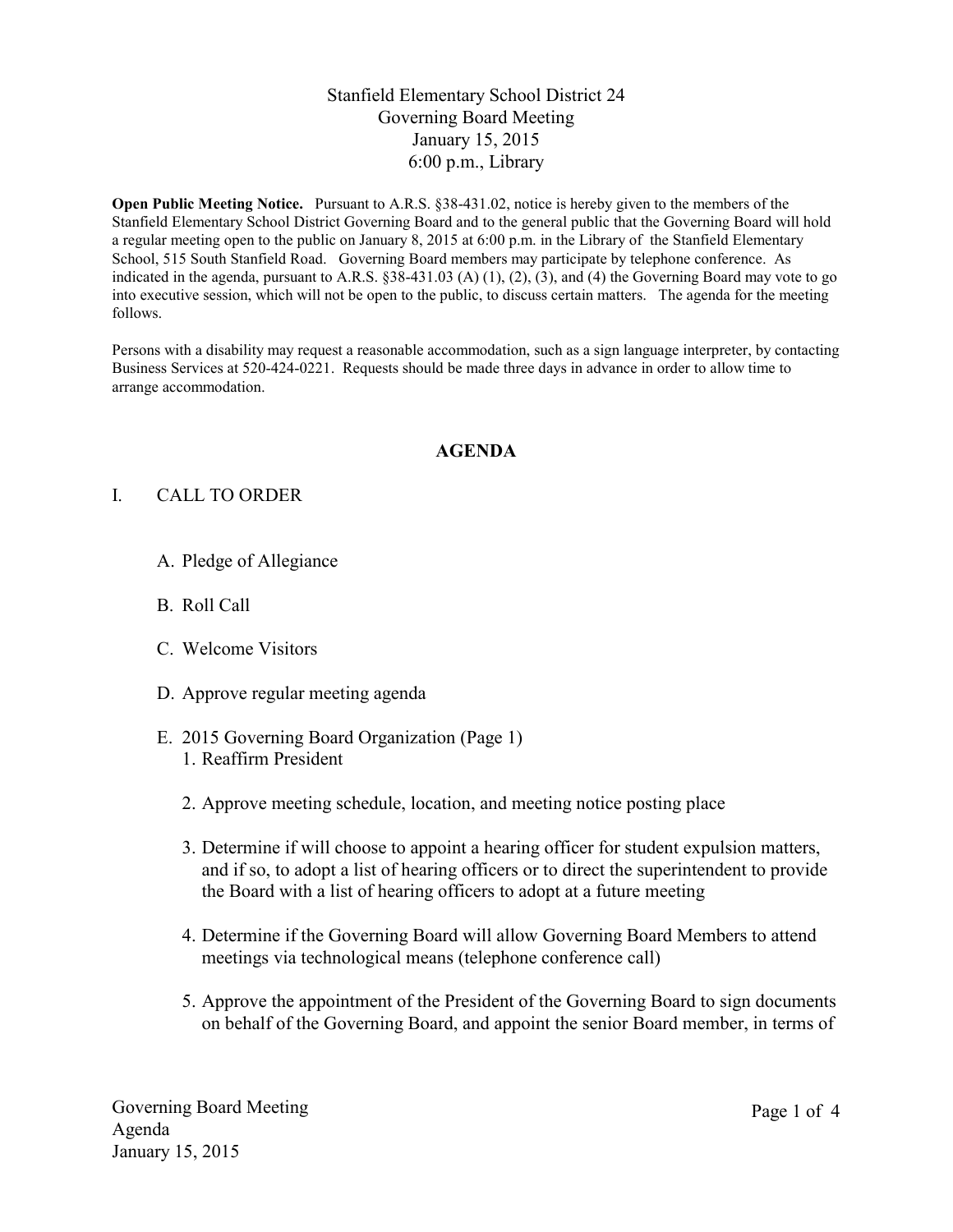service, to sign in the absence of the President

# II. CALL TO THE PUBLIC

Guidance for Public Participation in Board Meetings is provided in Policy BEDH. The President may recognize individuals wishing to address the Board under Call to the Public or under the item on the Agenda they wish to address. Each individual will be allowed five minutes unless additional time was requested and granted in advance by the Superintendent or President. ARS 38-432.02(H) provides that Board members shall not respond to comments unless the item is on the agenda.

The Board shall not hear personal complaints against school personnel or a person connected with the district. A procedure is provided by the Board for disposition of legitimate complaints in Policies KL, KB and KLD.

## LLAMADA AL PÚBLICO

La póliza BEDH, provee una guía publica para participar en juntas de la Mesa Directiva. El presidente de la Mesa Directiva puede reconocer a los individuos que desean dirigirse a la mesa bajo llamada al público o bajo el artículo en la agenda que desean tratar. A cada individuo se le otorgaran cinco minutos de tiempo, a menos que el Presidente o Superintendente le hayan concedido tiempo adicional por adelantado. La Póliza ARS 38- 432.02 dice que ningún miembro de la mesa responderá a ningún tipo de comentarios de temas que no estén en la agenda.

La mesa no oirá quejas personales en contra de personal de la escuela o personas que tengan alguna conexión con el Distrito. Para este tipo de quejas la mesa provee otro tipo de procedimientos para la disposición de quejas legítimas las cuales se encuentran en las siguientes Pólizas KL, KB, y KLD.

### III. APPROVAL OF MINUTES

Approve the December 15, 2014 regular governing board meeting minutes.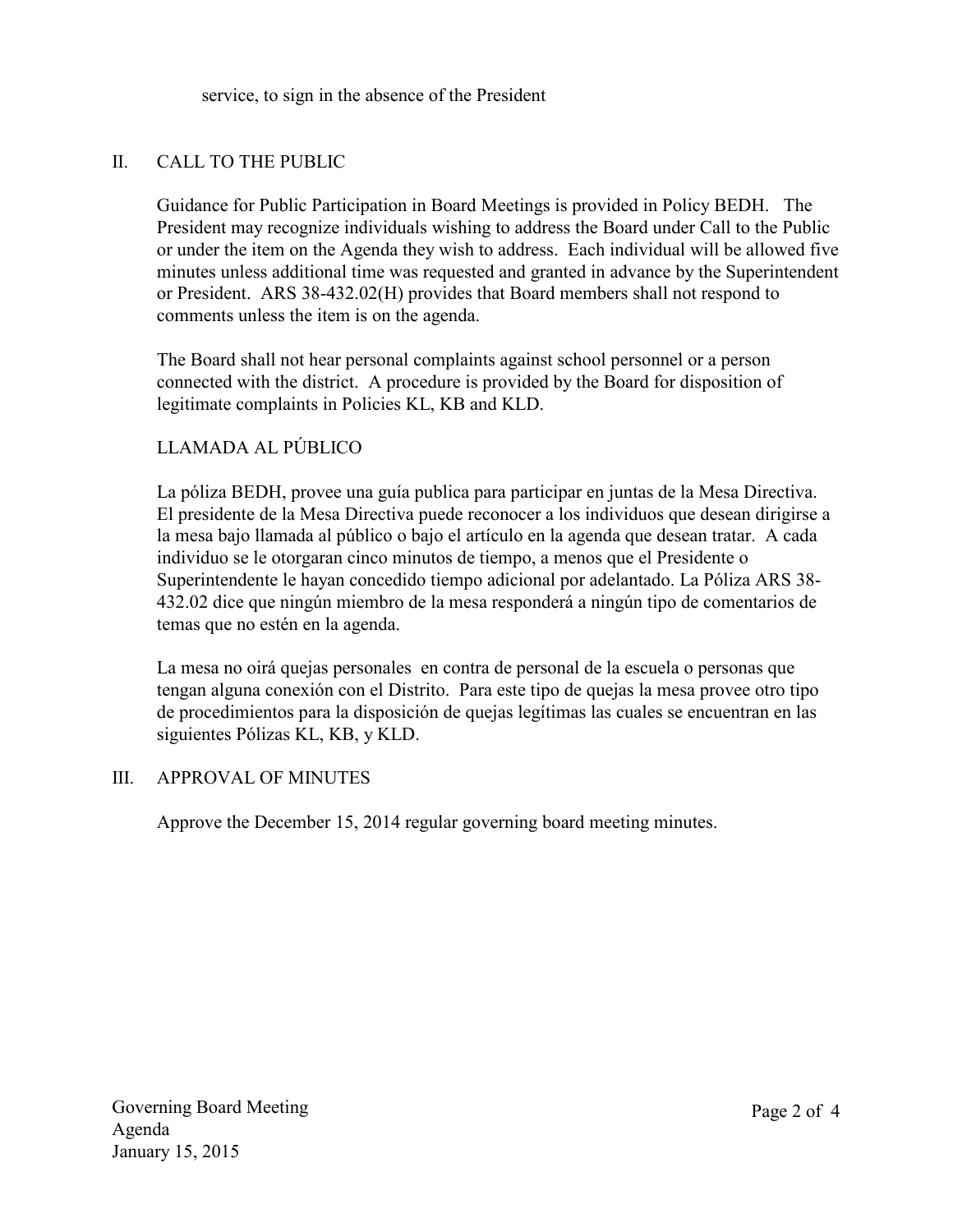#### IV. AWARDS AND RECOGNITIONS

- A. Students of the Month Postponed until February due to Holiday Break
- B. Employees of the Month
- 1. Certified: Gerald Hoffman
- 2. Classified: Adriana Hernandez

### V. REPORTS

- A. Superintendent's Report
	- 1. Upcoming S&B meeting agendas
	- 2. Superintendent travel plans
- B. December Public Funds Expenditure Reports (Pages 2-5)
- C. December Student Activities Report (Page 6)
- D. Principal's Report (Page 7)
- E. Operations Support Services Reports (Pages 8-10)
	- 1. Maintenance
	- 2. Transportation
	- 3. Technology
- VI. NEW BUSINESS ACTION ITEMS PERSONNEL

All hiring is pending satisfactory completion of background investigation, records verification, and fingerprint report.

- A. Approve hire effective January 5, 2015, Notice of "At-Will" Appointment, 189 day schedule of Elizabeth Valdez, Part Time Transportation Dispatch
- B. Approve hire effective January 5, 2015, Notice of "At-Will" Appointment, 189 day schedule of Wanda Wilson, Full Time Driver
- C. Approve hire effective January 9, 2015, Notice of "At-Will" Appointment, 189 day schedule of Michael Cluff, Maintenance Worker I